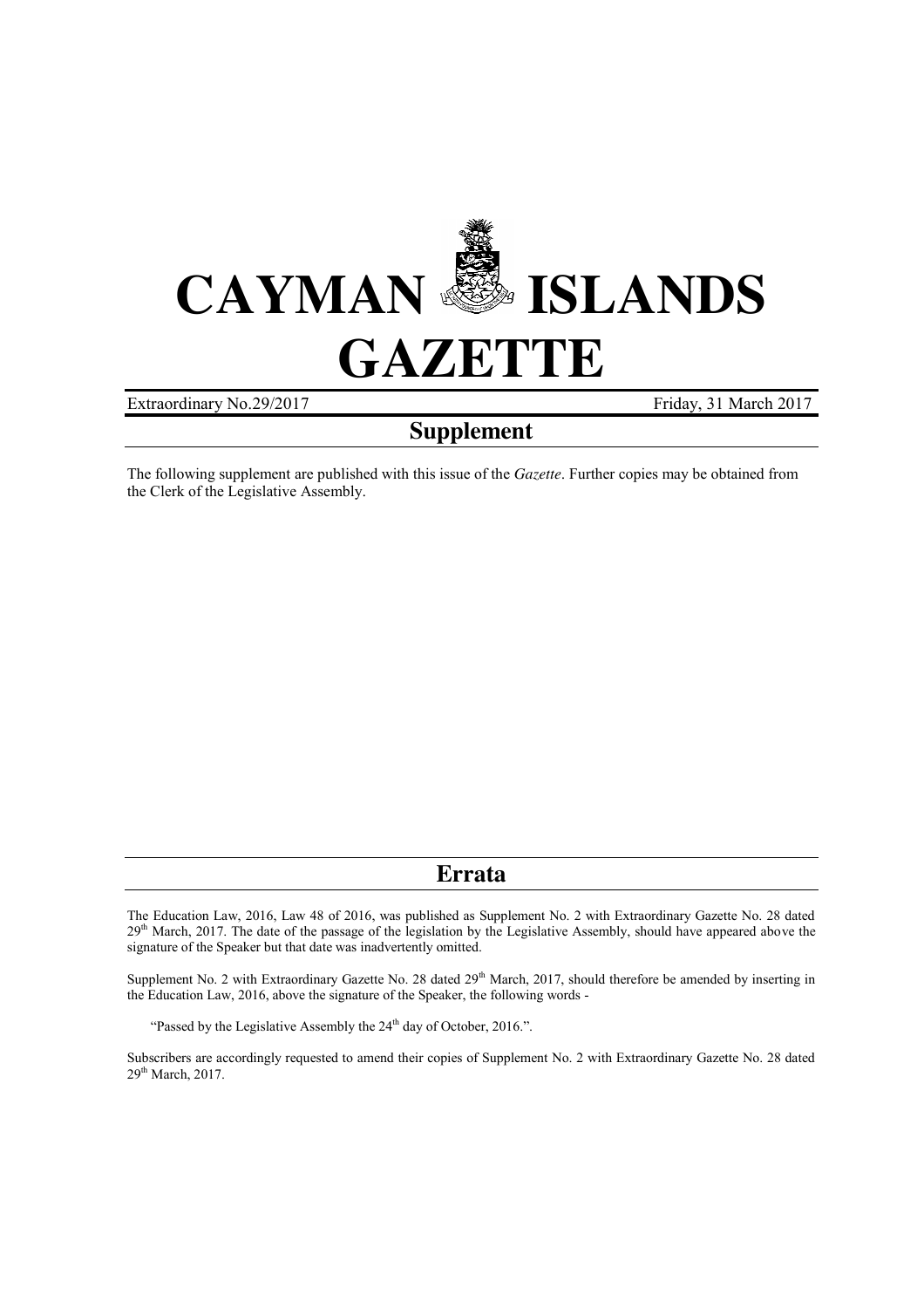# **COMMERCIAL Liquidator and Creditor Notices**

### **PD SPORTS HOLDINGS CAYMAN (The "Company") (In Voluntary Liquidation) The Companies Law**

TAKE NOTICE THAT the following resolution was passed by the shareholders of the above mentioned company by written special resolution dated 14 March 2017.

"RESOLVED AS A SPECIAL RESOLUTION that the Company be and hereby is placed into voluntary liquidation and that Mr Hong Sang Jin be and is hereby appointed as voluntary liquidator for the purpose of such liquidation."

NOTICE IS HEREBY GIVEN that the creditors of the above named company which is being wound up voluntarily are required within 21 days of this notice, to send in their names and addressed and particulars of their debts and claims and the names and addresses of their attorneys-atlaw (if any) to the undersigned. In default thereof, they will be excluded from the benefit of any distributors made before such debts are proved.

Pursuant to section 127 of the Companies Law (Revised), the final general meeting of the shareholders of this Company will be held at the office of Mr Hong Sang Jin Guro-dong, JNK Digital Tower, Office 306, Seoul, Republic of Korea at 9:00am on 28 April 2017 for the purpose of:

1. Presenting to the members an account of the winding up of the Company and giving an explanation thereof; and

2. authorizing the liquidators to retain the records of the Company for a period of five years from the dissolution of the Company after which they may be destroyed.

Any person who is entitled to attend and vote at this meeting may appoint a proxy to attend and vote in his stead. A proxy need not be a member or a creditor.

#### **Dated 14 March 2017**

For and on behalf of MR. HONG SANG JIN Authorised Signature

#### **Contact for queries**

Mr. Hong Sang Jin email jsp80@darts.kr Telephone: +82.2.6124.6713

### **STRONGBOW CAPITAL MANAGEMENT, LTD (The Company) (In Voluntary Liquidation) The Companies Law**

TAKE NOTICE THAT the following resolution was passed by the shareholders of the above mentioned company by written special resolution dated 20 March 2017.

"RESOLVED AS A SPECIAL RESOLUTION that the Company be and hereby is placed into voluntary liquidation and that Elian Fiduciary Services (Cayman) Limited be and is hereby appointed as voluntary liquidator for the purpose of such liquidation."

NOTICE IS HEREBY GIVEN that the creditors of the above named company which is being wound up voluntarily are required within 21 days of this notice, to send in their names and addressed and particulars of their debts and claims and the names and addresses of their attorneys-atlaw (if any) to the undersigned. In default thereof, they will be excluded from the benefit of any distributors made before such debts are proved.

Pursuant to section 127 of the Companies Law (Revised), the final general meeting of the shareholders of this Company will be held at Elian Fiduciary Services (Cayman) Limited, 190 Elgin Ave, George Town Grand Cayman, Cayman Islands at 9:00am on 1 May 2017 for the purpose of:

1. Presenting to the members an account of the winding up of the Company and giving an explanation thereof; and

2. authorizing the liquidators to retain the records of the Company for a period of seven years from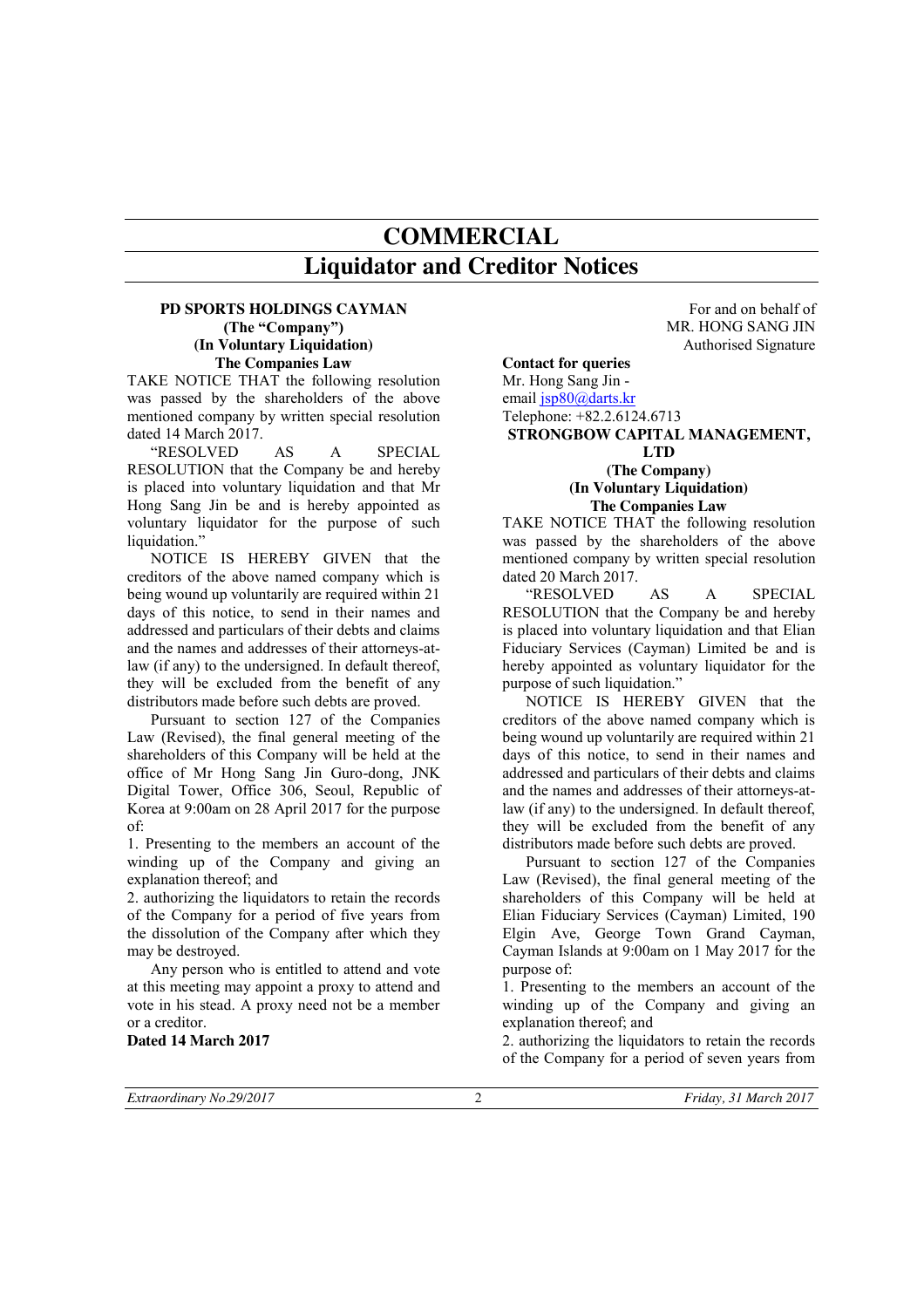the dissolution of the Company after which they may be destroyed.

Any person who is entitled to attend and vote at this meeting may appoint a proxy to attend and vote in his stead. A proxy need not be a member or a creditor.

#### **Dated 29 March 2017**

For and on behalf of ELIAN FIDUCIARY SERVICES (CAYMAN) LIMITED Lynden John Jodi Brown Authorized Signatures

**Contact for Enquiries:** Name: Lynden John lynden.john@intertrustgroup.com

Telephone: +1 (345) 815-1456

**Address for service:**

c/o Elian Fiduciary Services (Cayman) Limited Grand Cayman KY1-9005 Cayman Islands

# **OCEAN RIG UDW INC. (In Provisional Liquidation) "The Company"**

TAKE NOTICE that by order of the Grand Court made on 27 March 2017, Ocean Rig UDW Inc., registration number 310396 whose registered office is situated at c/o Maples Corporate Services Limited, PO Box 309, Ugland House, Grand Cayman KY1-1104, Cayman Islands, was placed into provisional liquidation in accordance with the Companies Law.

AND FURTHER TAKE NOTICE that Eleanor G. Fisher, of AlixPartners (Cayman) Limited, P.O. Box 776, 38 Market Street, 2nd Floor, Suite 4208, Camana Bay, Grand Cayman, KY1-9006, Cayman Islands and Simon Appell, of AlixPartners Services UK LLP, 6 New Street Square, London EC4A 3BF, United Kingdom have been appointed as joint provisional liquidators of the Company.

#### **Dated this 27 day of March 2017**

ELEANOR G. FISHER ALIXPARTNERS (CAYMAN) LIMITED

#### **DRILLSHIPS OCEAN VENTURES INC. (In Provisional Liquidation) "The Company"**

TAKE NOTICE that by order of the Grand Court made on 27 March 2017, Drillships Ocean Ventures Inc., a corporation incorporated under the laws of the Marshall Islands registered as a foreign company under Part IX of the Companies Law (2016 Revision) registration number 316137 whose registered agent is c/o Trust Company Complex, Ajeltake Road, Ajeltake Island, Majuro, MH96960, Marshall Islands and whose foreign registered office is situated at c/o Maples Corporate Services Limited, PO Box 309, Ugland House, Grand Cayman KY1-1104, Cayman Islands, was placed into provisional liquidation in accordance with the Companies Law.

AND FURTHER TAKE NOTICE that Eleanor G. Fisher, of AlixPartners (Cayman) Limited, P.O. Box 776, 38 Market Street, 2nd Floor, Suite 4208, Camana Bay, Grand Cayman KY1-9006, Cayman Islands and Simon Appell, of AlixPartners Services UK LLP, 6 New Street Square, London EC4A 3BF, United Kingdom have been appointed as joint provisional liquidators of the Company.

**Dated this 27 day of March 2017**

#### ELEANOR G. FISHER ALIXPARTNERS (CAYMAN) LIMITED **DRILLSHIPS FINANCING HOLDING INC. (In Provisional Liquidation) "The Company"**

TAKE NOTICE that by order of the Grand Court made on 27 March 2017, Drillships Financing Holding Inc., a corporation incorporated under the laws of the Marshall Islands registered as a foreign company under Part IX of the Companies Law (2016 Revision) registration number 316135 whose registered agent is c/o Trust Company Complex, Ajeltake Road, Ajeltake Island, Majuro, MH96960, Marshall Islands and whose foreign registered office is situated at c/o Maples Corporate Services Limited, PO Box 309, Ugland House, Grand Cayman KY1-1104, Cayman Islands, was placed into provisional liquidation in accordance with the Companies Law.

AND FURTHER TAKE NOTICE that Eleanor G. Fisher, of AlixPartners (Cayman)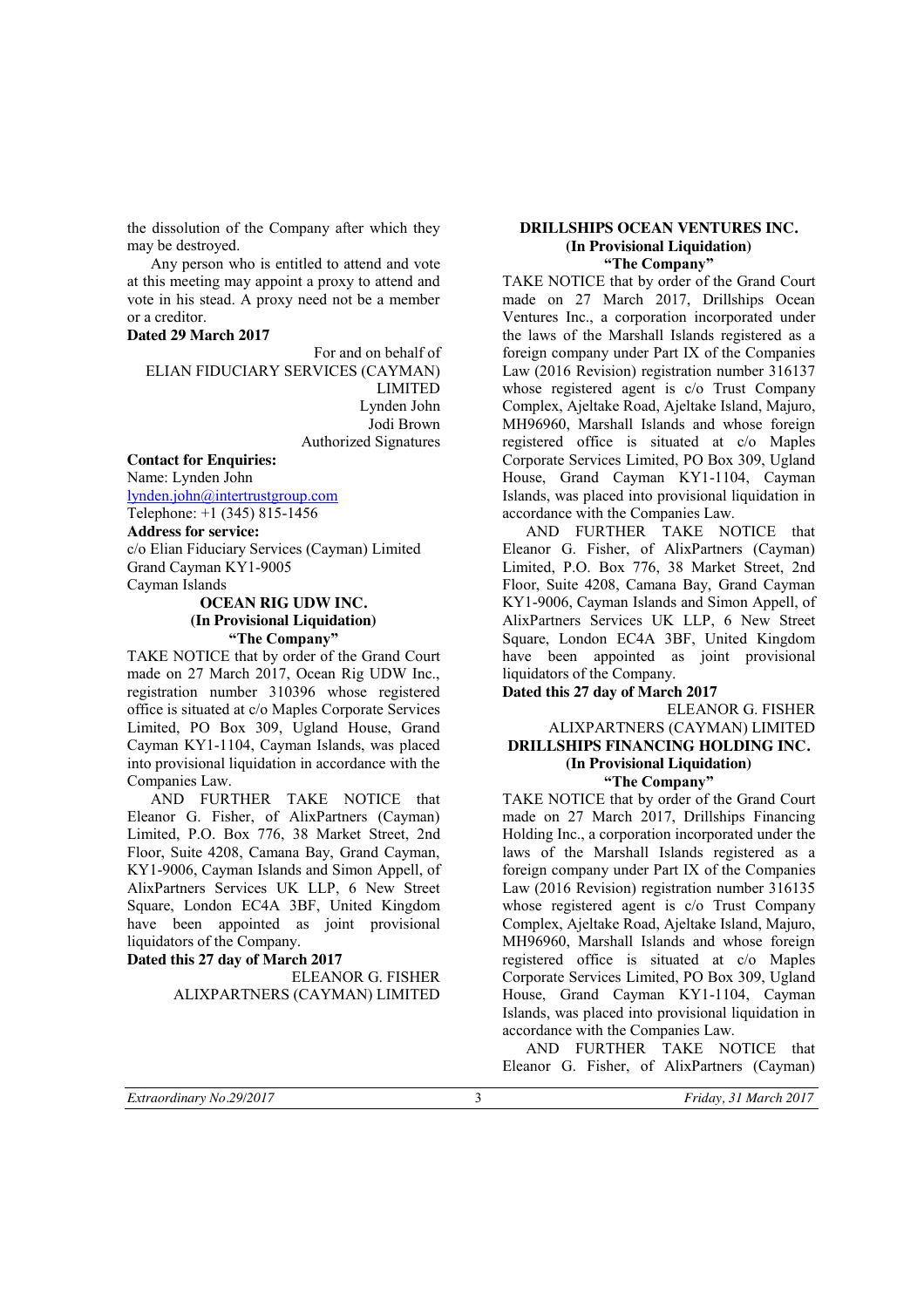Limited, P.O. Box 776, 38 Market Street, 2nd Floor, Suite 4208, Camana Bay, Grand Cayman KY1-9006, Cayman Islands and Simon Appell, of AlixPartners Services UK LLP, 6 New Street Square, London EC4A 3BF, United Kingdom have been appointed as joint provisional liquidators of the Company.

#### **Dated this 27 day of March 2017**

# ELEANOR G. FISHER ALIXPARTNERS (CAYMAN) LIMITED **DRILL RIGS HOLDINGS INC. (In Provisional Liquidation)**

**"The Company"** TAKE NOTICE that by order of the Grand Court made on 27 March 2017, Drill Rigs Holdings Inc., a corporation incorporated under the laws of the Marshall Islands registered as a foreign company under Part IX of the Companies Law (2016 Revision) registration number 316134 whose registered agent is c/o Trust Company Complex, Ajeltake Road, Ajeltake Island, Majuro, MH96960, Marshall Islands and whose foreign registered office is situated at c/o Maples Corporate Services Limited, PO Box 309, Ugland House, Grand Cayman KY1-1104, Cayman Islands, was placed into provisional liquidation in accordance with the Companies Law..

AND FURTHER TAKE NOTICE that Eleanor G. Fisher, of AlixPartners (Cayman) Limited, P.O. Box 776, 38 Market Street, 2nd Floor, Suite 4208, Camana Bay, Grand Cayman KY1-9006, Cayman Islands and Simon Appell, of AlixPartners Services UK LLP, 6 New Street Square, London EC4A 3BF, United Kingdom have been appointed as joint provisional liquidators of the Company.

#### **Dated this 27 day of March 2017**

# ELEANOR G. FISHER ALIXPARTNERS (CAYMAN) LIMITED

#### **ALJL SUKUK (The "Company") (In Voluntary Liquidation) The Companies Law (As Amended)**

TAKE NOTICE THAT that the above-named Company was put into liquidation on 28 March 2017 by a special resolution of the Shareholder of the Company by a written resolution executed on 28 March 2017.

AND FURTHER TAKE NOTICE THAT Intertrust SPV (Cayman) Limited of 190 Elgin Avenue, George Town, Grand Cayman KY1- 9005, Cayman Islands, has been appointed Voluntary Liquidator of the Company.

AND NOTICE IS HEREBY GIVEN that creditors of the Company are to prove their debts or claims on or before 1 May 2017 to establish any title they may have under the Companies Law (as amended), or in default thereof they will be excluded from the benefit of any distribution made before such debts and/or claims are proved or from objecting to the distribution.

# **Dated this 31 day of March 2017**

INTERTRUST SPV (CAYMAN) LIMITED Voluntary Liquidator

**The address of the Voluntary Liquidator is:** 190 Elgin Avenue, George Town

Grand Cayman KY1-9005

# Cayman Islands

#### **Contact for Enquiries:**

Susan Craig/Jennifer Chailler

Telephone: (345) 943-3100

#### **GSO CROSSTEX HOLDINGS (CAYMAN), LTD.**

# **(The "Company") (In Voluntary Liquidation)**

# **The Companies Law (As Amended)**

TAKE NOTICE THAT that the above-named Company was put into liquidation on 30 March 2017 by a special resolution of the Shareholder of the Company by a written resolution executed on 30 March 2017.

AND FURTHER TAKE NOTICE THAT Intertrust SPV (Cayman) Limited of 190 Elgin Avenue, George Town, Grand Cayman KY1- 9005, Cayman Islands, has been appointed Voluntary Liquidator of the Company.

AND NOTICE IS HEREBY GIVEN that creditors of the Company are to prove their debts or claims on or before 1 May 2017 to establish any title they may have under the Companies Law (as amended), or in default thereof they will be excluded from the benefit of any distribution made before such debts and/or claims are proved or from objecting to the distribution.

**Dated this 31 day of March 2017**

*Extraordinary No.29/2017* 4 *Friday, 31 March 2017*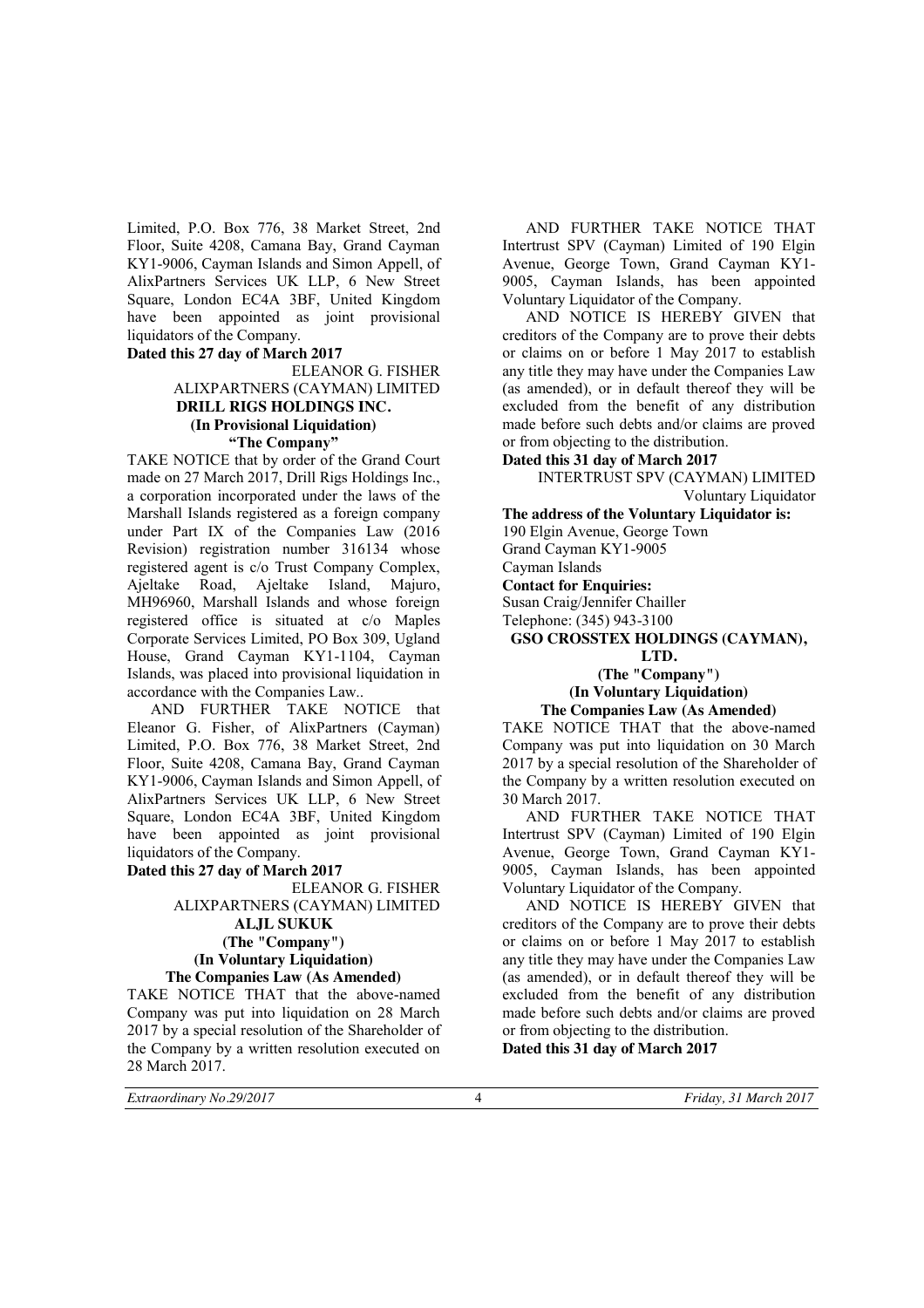INTERTRUST SPV (CAYMAN) LIMITED Voluntary Liquidator **The address of the Voluntary Liquidator is:** 190 Elgin Avenue, George Town Grand Cayman KY1-9005 Cayman Islands **Contact for Enquiries:** Susan Craig/Jennifer Chailler Telephone: (345) 943-3100 **BREVAN HOWARD STRATEGIC MACRO FUND LIMITED (In Voluntary Liquidation) (The "Company") The Companies Law Notice To Creditors From Liquidator Registration No 274587**

TAKE NOTICE that the Company was put into liquidation on 28 March 2017 by a written resolution of the shareholder of the Company.

AND FURTHER TAKE NOTICE that Marc Randall and Mervin Solas of Maples Liquidation Services (Cayman) Limited were appointed joint voluntary liquidators with the power to act jointly and severally.

AND FURTHER TAKE NOTICE that the creditors of the Company are required on or before 1 May 2017 to send in their names and addresses and the particulars of their debts or claims and the names and addresses of their attorneys-at-law (if any) to the below contact and if so required by notice in writing from the liquidator either by their attorneys-at-law or personally to come in and prove the said debts or claims at such time and place as shall be specified in such notice or in default thereof they will be excluded from the benefit of any distribution made before such debts are proved.

**Date: 29 March 2017**

MARC RANDALL Joint Voluntary Liquidator

**Address for service:** c/o Maples Liquidation Services (Cayman) Limited PO Box 1093, Boundary Hall Grand Cayman KY1-1102 Cayman Islands **Contact for Enquiries:** Natasha.morgan@maplesfs.com

*Extraordinary No.29/2017* 5 *Friday, 31 March 2017*

# **BREVAN HOWARD STRATEGIC MACRO MASTER FUND LIMITED (In Voluntary Liquidation) (The "Company") The Companies Law Notice To Creditors From Liquidator Registration No 274591**

TAKE NOTICE that the Company was put into liquidation on 28 March 2017 by a written resolution of the shareholder of the Company.

AND FURTHER TAKE NOTICE that Marc Randall and Mervin Solas of Maples Liquidation Services (Cayman) Limited were appointed joint voluntary liquidators with the power to act jointly and severally.

AND FURTHER TAKE NOTICE that the creditors of the Company are required on or before 1 May 2017 to send in their names and addresses and the particulars of their debts or claims and the names and addresses of their attorneys-at-law (if any) to the below contact and if so required by notice in writing from the liquidator either by their attorneys-at-law or personally to come in and prove the said debts or claims at such time and place as shall be specified in such notice or in default thereof they will be excluded from the benefit of any distribution made before such debts are proved. **Date: 29 March 2017**

MARC RANDALL

Joint Voluntary Liquidator

**Address for service:** c/o Maples Liquidation Services (Cayman) Limited PO Box 1093, Boundary Hall Grand Cayman KY1-1102 Cayman Islands **Contact for Enquiries:** Natasha.morgan@maplesfs.com **EG FIXED INCOME FUND III LTD. (In Voluntary Liquidation) (The "Company") The Companies Law Notice To Creditors From Liquidator Registration No 279934** TAKE NOTICE that the Company was put into

liquidation on 30 March  $2017$  by a written resolution of the shareholder of the Company.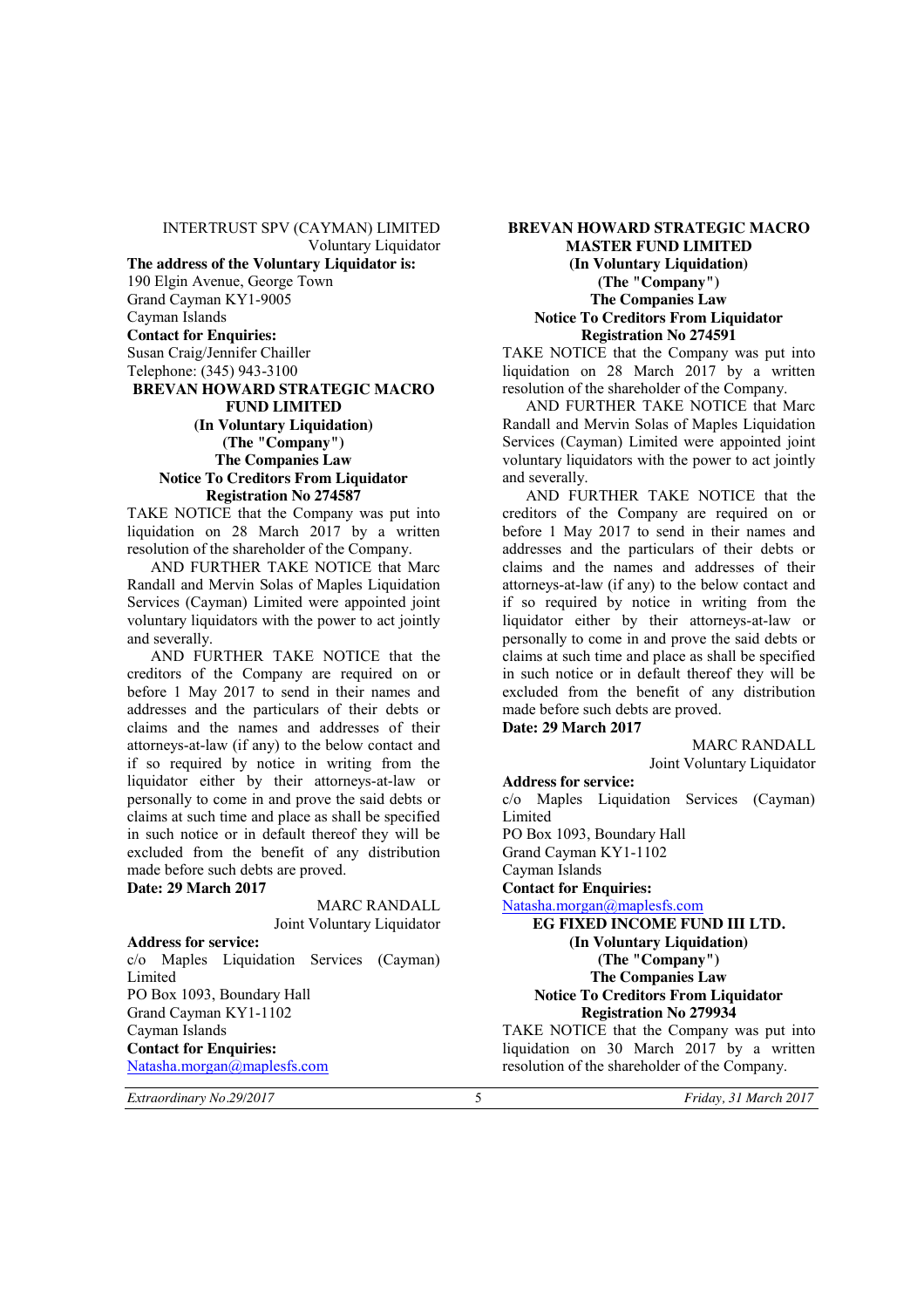AND FURTHER TAKE NOTICE that Aisling Clarke and Marc Randall of Maples Liquidation Services (Cayman) Limited were appointed joint voluntary liquidators with the power to act jointly and severally.

AND FURTHER TAKE NOTICE that the creditors of the Company are required on or before 1 May 2017 to send in their names and addresses and the particulars of their debts or claims and the names and addresses of their attorneys-at-law (if any) to the below contact and if so required by notice in writing from the liquidator either by their attorneys-at-law or personally to come in and prove the said debts or claims at such time and place as shall be specified in such notice or in default thereof they will be excluded from the benefit of any distribution made before such debts are proved.

**Date: 30 March 2017**

#### AISLING CLARKE Joint Voluntary Liquidator

**Address for service:**

c/o Maples Liquidation Services (Cayman) Limited PO Box 1093, Boundary Hall Grand Cayman KY1-1102 Cayman Islands **Contact for Enquiries:** Aisling.clarke@maplesfs.com **FURORE LIMITED**

**(In Voluntary Liquidation) (The "Company") The Companies Law Notice To Creditors From Liquidator Registration No. 113067**

TAKE NOTICE that the Company was put into liquidation on 27 March 2017 by a written resolution of the shareholder of the Company.

AND FURTHER TAKE NOTICE that Buchanan Limited was appointed voluntary liquidator.

AND FURTHER TAKE NOTICE that the creditors of the Company are required on or before 30 April 2017 to send in their names and addresses and the particulars of their debts or claims and the names and addresses of their attorneys-at-law (if any) to the below contact and if so required by notice in writing from the liquidator either by their attorneys-at-law or personally to come in and prove the said debts or claims at such time and place as shall be specified in such notice or in default thereof they will be excluded from the benefit of any distribution made before such debts are proved.

**Date: 27 March 2017**

GEORGETTE DAMES RUTH SAUNDERS-ROLLE For and on behalf of Buchanan Limited Joint Voluntary Liquidators

**Address for service:** c/o Maples Liquidation Services (Cayman) Limited PO Box 1093, Boundary Hall Grand Cayman KY1-1102 Cayman Islands

**Contact for Enquiries:**

Jane Caldwell jane.caldwell@maplesfs.com **OVS CAPITAL MANAGEMENT (CAYMAN)** 

### **LIMITED (In Voluntary Liquidation) (The "Company") The Companies Law Notice To Creditors From Liquidator Registration No 238989**

TAKE NOTICE that Company was put into liquidation on 24 December 2014 by a written resolution of the shareholder of the Company and ManagementPlus (Cayman) Limited was appointed as voluntary liquidator of the Company.

AND FURTHER TAKE NOTICE that on 16 March 2017 the Company by written resolution of the shareholder removed ManagementPlus (Cayman) Limited as voluntary liquidator and appointed Marc Randall and Mervin Solas of Maples Liquidation Services (Cayman) Limited as joint voluntary liquidators with the power to act jointly and severally.

AND FURTHER TAKE NOTICE that the creditors of the Company are required on or before 30 April 2017 to send in their names and addresses and the particulars of their debts or claims and the names and addresses of their attorneys-at-law (if any) to the below contact and if so required by notice in writing from the liquidator either by their attorneys-at-law or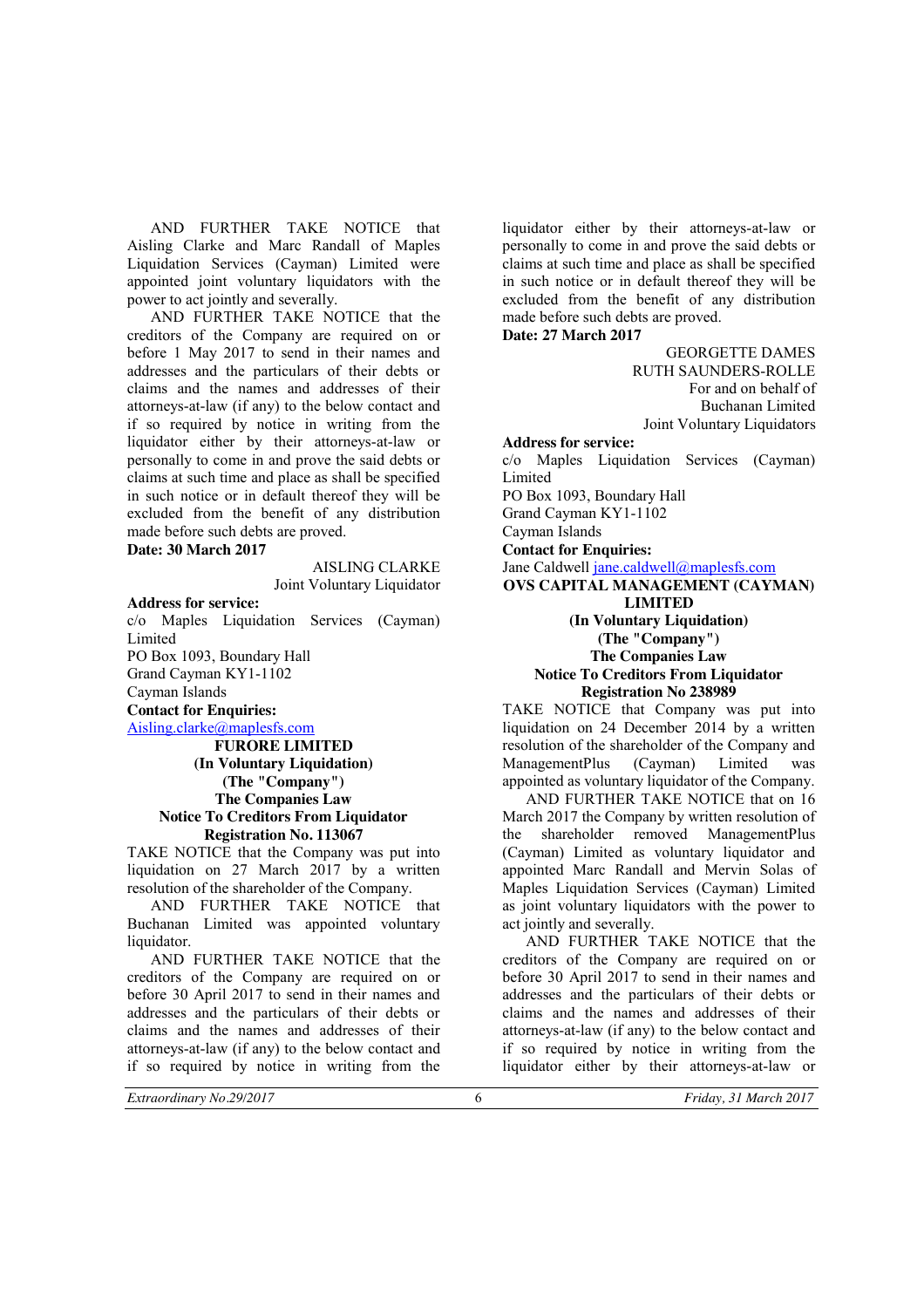personally to come in and prove the said debts or claims at such time and place as shall be specified in such notice or in default thereof they will be excluded from the benefit of any distribution made before such debts are proved.

**Date: 27 March 2017**

MERVIN SOLAS Joint Voluntary Liquidator

**Address for service:** c/o Maples Liquidation Services (Cayman) **Limited** PO Box 1093, Boundary Hall Grand Cayman KY1-1102

Cayman Islands

**Contact for Enquiries:**

Marc Randall marc.randall@maplesfs.com

**RHB FIDEUS ASIA AND EMERGING MARKETS VALUE FUND LTD. (In Voluntary Liquidation) (The "Company") The Companies Law Notice To Creditors From Liquidator Registration No 264527**

TAKE NOTICE that the Company was put into liquidation on 22 March 2017 by a written resolution of the shareholder of the Company.

AND FURTHER TAKE NOTICE that Marc Randall and Aisling Clarke of Maples Liquidation Services (Cayman) Limited were appointed joint voluntary liquidators with the power to act jointly and severally.

AND FURTHER TAKE NOTICE that the creditors of the Company are required on or before 21 April 2017 to send in their names and addresses and the particulars of their debts or claims and the names and addresses of their attorneys-at-law (if any) to the below contact and if so required by notice in writing from the liquidator either by their attorneys-at-law or personally to come in and prove the said debts or claims at such time and place as shall be specified in such notice or in default thereof they will be excluded from the benefit of any distribution made before such debts are proved. **Date: 27 March 2017**

> MARC RANDALL Joint Voluntary Liquidator

**Address for service:** c/o Maples Liquidation Services (Cayman) Limited PO Box 1093, Boundary Hall Grand Cayman KY1-1102 Cayman Islands **Contact for Enquiries:** Natasha.morgan@maplesfs.com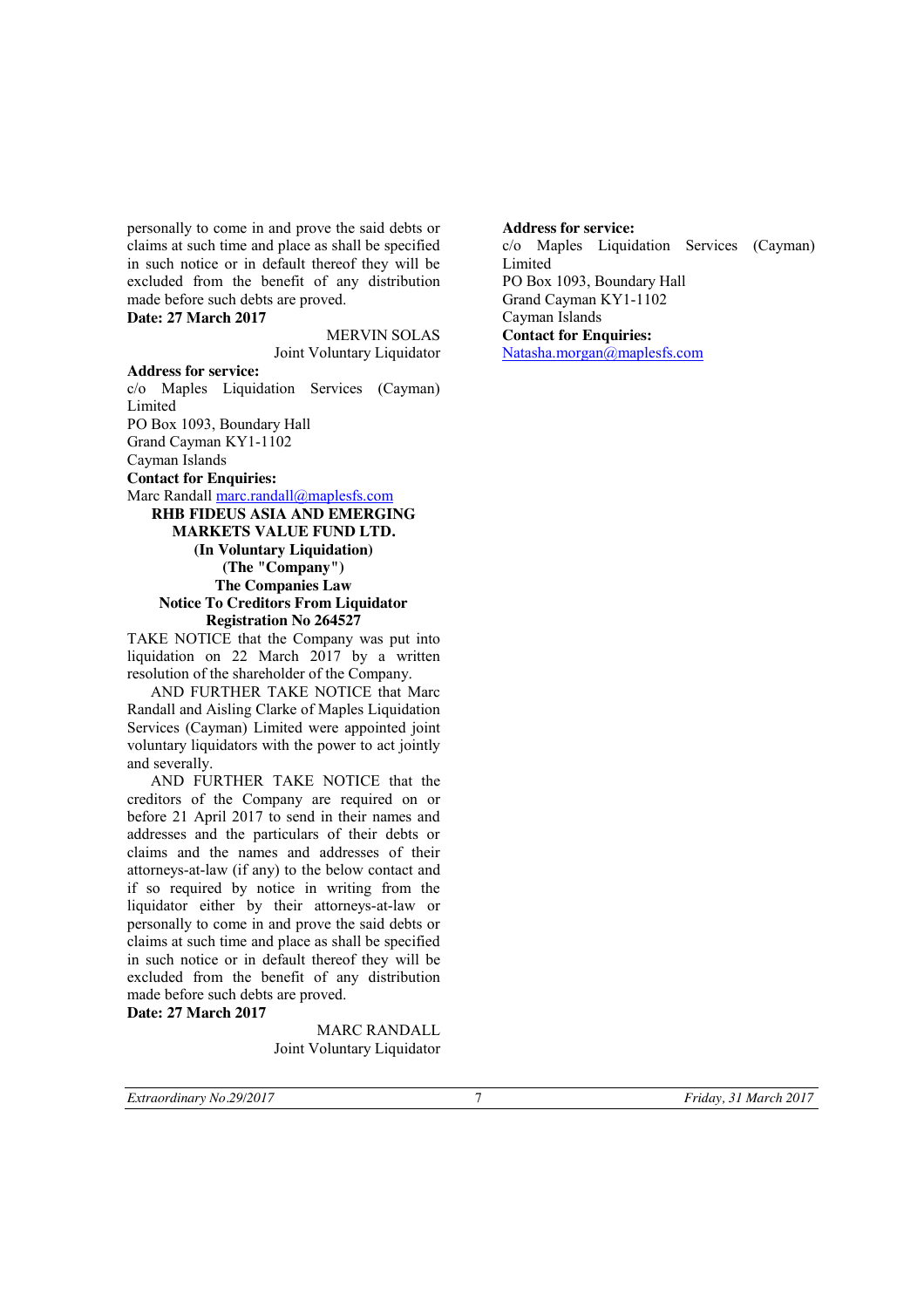# **Final Meeting Notices**

# **SEVEN LOCKS FUND LTD. (In Voluntary Liquidation) The Companies Law (Revised) Registered Company No OG-222449**

Pursuant to section 127 of the Companies Law (Revised), the final general meeting of the shareholders of this Company will be held at the office of Elian Fiduciary Services (Cayman) Limited at 9:00am on 21 April 2017 for the purpose of:

1. Presenting to the members an account of the winding up of the Company and giving an explanation thereof; and

2. authorizing the liquidators to retain the records of the Company for a period of five years from the dissolution of the Company after which they may be destroyed.

Any person who is entitled to attend and vote at this meeting may appoint a proxy to attend and vote in his stead. A proxy need not be a member or a creditor.

#### **Dated 29 March 2017**

LYNDEN JOHN JODI BROWN Authorized Signatures

#### **Contact for Enquiries:**

Name: Lynden John lynden.john@intertrustgroup.com Telephone: +1 (345) 815-1456

**Address for service:** c/o Elian Fiduciary Services (Cayman) Limited Grand Cayman KY1-9005

#### **SEVEN LOCKS ENHANCED FUND LTD. (In Voluntary Liquidation) The Companies Law (Revised) Registered Company No OG-256205**

Pursuant to section 127 of the Companies Law (Revised), the final general meeting of the shareholders of this Company will be held at the office of Elian Fiduciary Services (Cayman) Limited at 9:00am on 21 April 2017 for the purpose of:

1. Presenting to the members an account of the winding up of the Company and giving an explanation thereof; and

2. authorizing the liquidators to retain the records of the Company for a period of five years from the dissolution of the Company after which they may be destroyed.

Any person who is entitled to attend and vote at this meeting may appoint a proxy to attend and vote in his stead. A proxy need not be a member or a creditor.

#### **Dated 29 March 2017**

LYNDEN JOHN JODI BROWN Authorized Signatures

**Contact for Enquiries:** Name: Lynden John

lynden.john@intertrustgroup.com Telephone: +1 (345) 815-1456

**Address for service:**

c/o Elian Fiduciary Services (Cayman) Limited Grand Cayman KY1-9005 Cayman Islands

**CJVP LTD.**

# **(In Voluntary Liquidation) (The "Company") The Companies Law Registration No: 111400**

TAKE NOTICE that pursuant to section 127 of the Companies Law (2016 Revision), the final meeting of the shareholders of the Company will be held at the offices of Walkers Liquidations Limited at Cayman Corporate Centre, 27 Hospital Road, George Town, Grand Cayman KY1-9008, Cayman Islands on 21 April 2017 at 10.00am (Cayman Islands time).

#### **Business:**

1. To approve the voluntary liquidator's final report and account showing how the winding up of the Company has been conducted, how the Company's property has been disposed of and any explanation that may be given by the voluntary liquidator thereof.

2. To authorise the voluntary liquidator to retain the books and records of the Company for a period of three years from the date of dissolution of the Company, after which time they may be destroyed.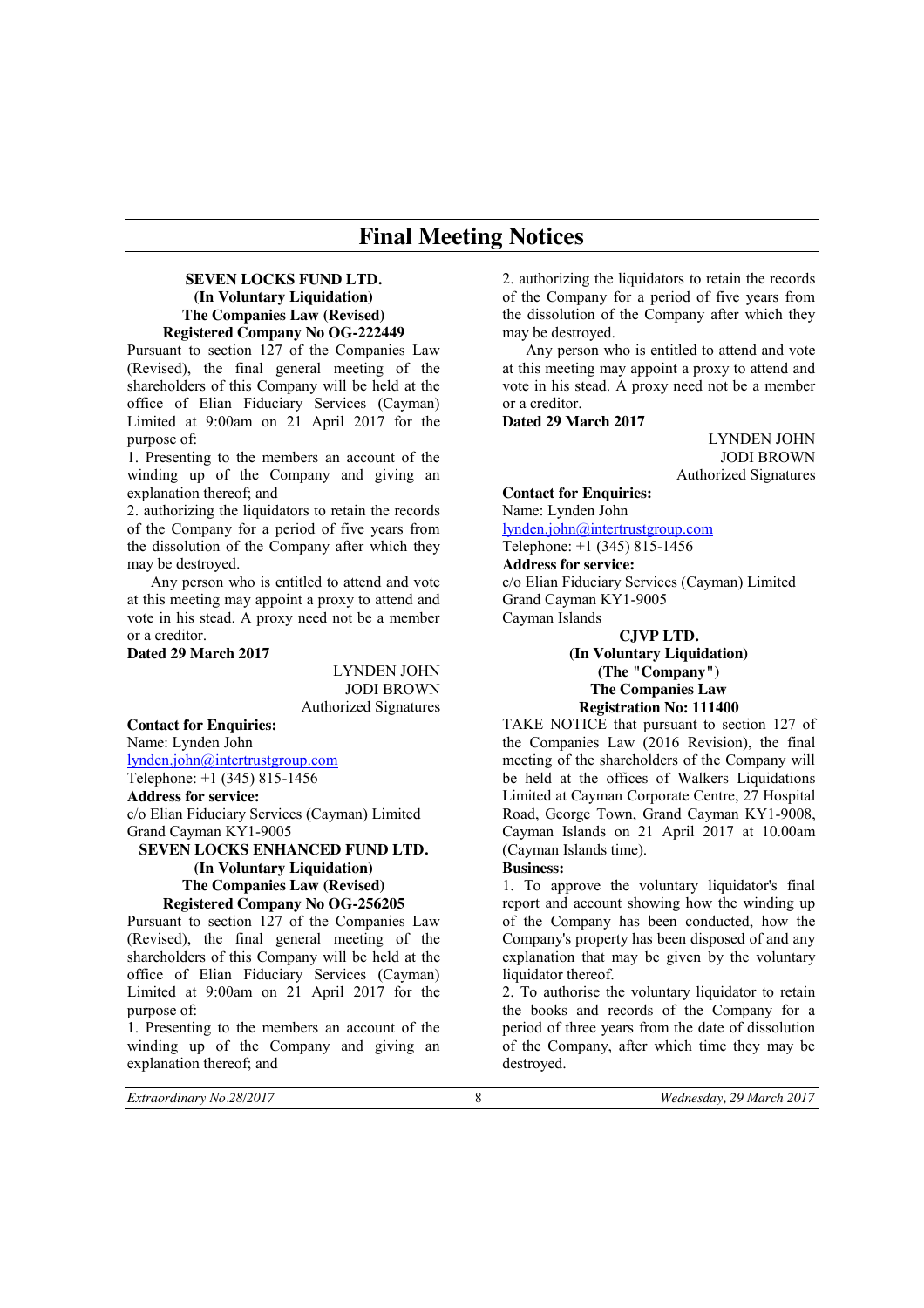Any shareholder entitled to attend and vote at the meeting is permitted to appoint a proxy to attend and vote in his stead. Such proxy need not be a shareholder.

#### **Dated this 31 day of March 2017**

WALKERS LIQUIDATIONS LIMITED Voluntary Liquidator

### **Contact:**

Cayman Corporate Centre 27 Hospital Road, George Town Grand Cayman KY1-9008 Cayman Islands Tel: +1 345 949 0100 Email: CaymanLiquidation@walkersglobal.com

#### **ALJL SUKUK (The "Company") (In Voluntary Liquidation) The Companies Law (As Amended)**

Pursuant to Section 127 of the Companies Law (as amended), the Final General Meeting of the Shareholder of the Company will be held at the offices of Intertrust SPV (Cayman) Limited, 190 Elgin Avenue, George Town, Grand Cayman, Cayman Islands on 5 May 2017 at 9:30 a.m. **Business:**

1. To consider and if thought fit, approve the Voluntary Liquidator's final report and accounts;

2. To consider and if thought fit, approve the Voluntary Liquidator's remuneration (including provision for work still to be done); and

3. To resolve upon the retention and destruction of the Company's books and records.

Proxies: Any person who is entitled to attend and vote at this meeting may appoint a proxy to attend and vote in his stead. A proxy need not be a member or a creditor.

#### **Dated this 31 day of March 2017**

INTERTRUST SPV (CAYMAN) LIMITED Voluntary Liquidator

#### **The address of the Voluntary Liquidator is:**

190 Elgin Avenue, George Town Grand Cayman KY1-9005 Cayman Islands **Contact for Enquiries:** Susan Craig/Jennifer Chailler Telephone: (345) 943-3100

### **GSO CROSSTEX HOLDINGS (CAYMAN),**

#### **LTD. (The "Company") (In Voluntary Liquidation) The Companies Law (As Amended)**

Pursuant to Section 127 of the Companies Law (as amended), the Final General Meeting of the Shareholder of the Company will be held at the offices of Intertrust SPV (Cayman) Limited, 190 Elgin Avenue, George Town, Grand Cayman, Cayman Islands on 5 May 2017 at 9:45 a.m. **Business:**

1. To consider and if thought fit, approve the Voluntary Liquidator's final report and accounts;

2. To consider and if thought fit, approve the Voluntary Liquidator's remuneration (including provision for work still to be done); and

3. To resolve upon the retention and destruction of the Company's books and records.

**Proxies:** Any person who is entitled to attend and vote at this meeting may appoint a proxy to attend and vote in his stead. A proxy need not be a member or a creditor.

### **Dated this 31 day of March 2017**

INTERTRUST SPV (CAYMAN) LIMITED Voluntary Liquidator

**The address of the Voluntary Liquidator is:** 190 Elgin Avenue, George Town Grand Cayman KY1-9005 Cayman Islands **Contact for Enquiries:**

Susan Craig/Jennifer Chailler Telephone: (345) 943-3100

#### **BREVAN HOWARD STRATEGIC MACRO FUND LIMITED (In Voluntary Liquidation)**

**(The "Company") The Companies Law**

# **Registration No: 274587**

TAKE NOTICE that pursuant to section 127 of the Companies Law (2016 revision) the final general meeting of the Company will be held at the offices of MaplesFS Limited, 4th Floor, Boundary Hall, Cricket Square, Grand Cayman KY1-1102, Cayman Islands on 3 May 2017 at 10:00am.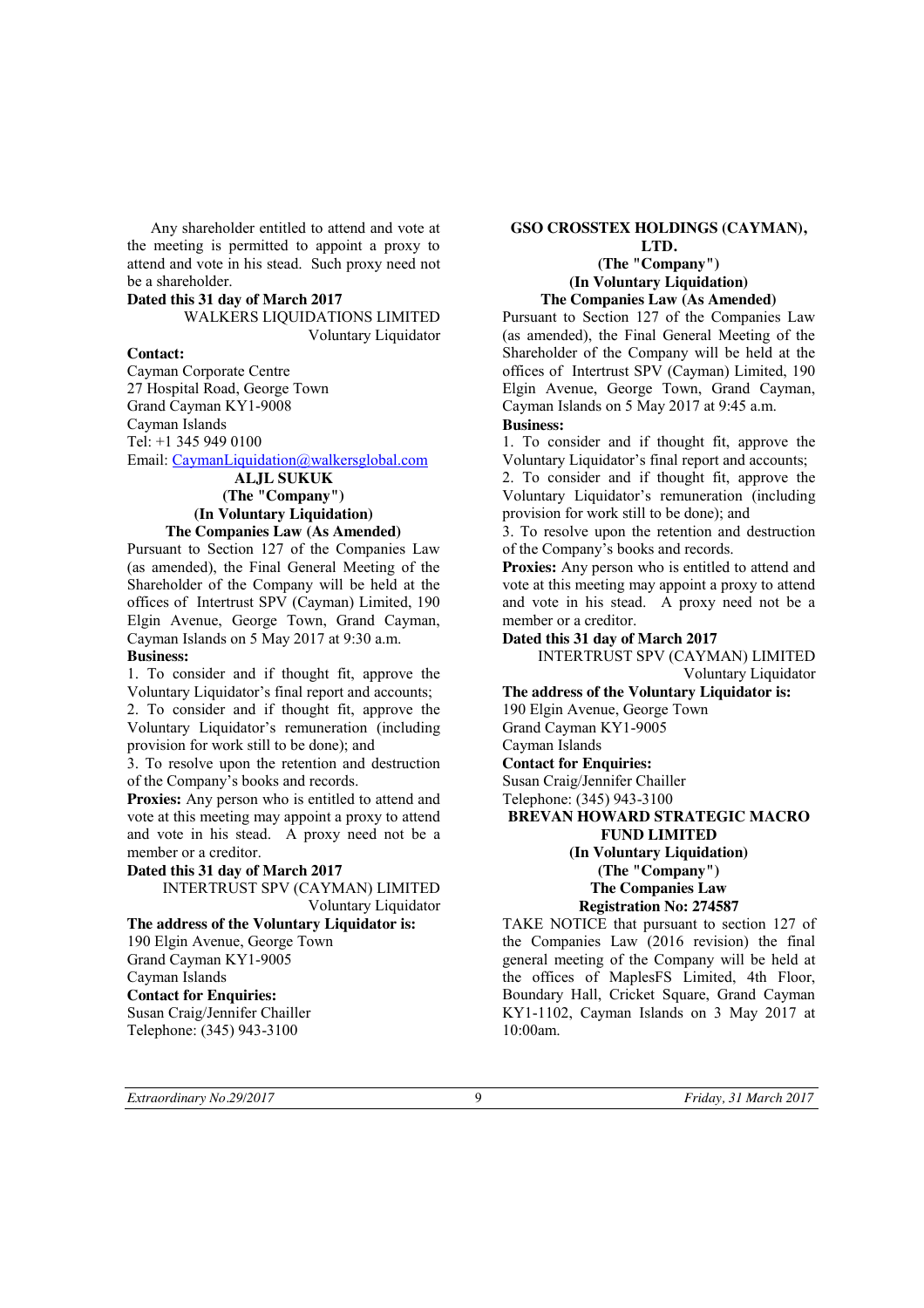### **Business:**

1. To approve the Joint Voluntary Liquidators final report and accounts of the winding up and any explanation thereof.

2. To approve the Joint Voluntary Liquidators' remuneration.

3. To resolve that the Joint Voluntary Liquidators be authorised to retain the company's books and records for a period of six years following the date of dissolution, after which they may be destroyed.

4. To resolve that the Joint Voluntary Liquidators be authorised to hold on trust the proceeds of any uncleared dividend cheques which remain uncleared for more than six months and, after twelve months from the date of dissolution of the Company, to transfer such proceeds to the Financial Secretary in accordance with section 153(2) of the Companies Law (2016 Revision).

**Proxies:** Any person who is entitled to attend and vote at this meeting may appoint a proxy to attend and vote in his stead. A proxy need not be a member or creditor. Please use below contact details to confirm your attendance in person or by proxy.

### **Date: 29 March 2017**

MARC RANDALL Joint Voluntary Liquidator

**Address for service:** c/o Maples Liquidation Services (Cayman) Limited PO Box 1093, Boundary Hall Grand Cayman KY1-1102 Cayman Islands

**Contact for Enquiries:**

Natasha.morgan@maplesfs.com

# **BREVAN HOWARD STRATEGIC MACRO MASTER FUND LIMITED (In Voluntary Liquidation) (The "Company") The Companies Law Registration No: 274591**

TAKE NOTICE that pursuant to section 127 of the Companies Law (2016 revision) the final general meeting of the Company will be held at the offices of MaplesFS Limited, 4th Floor, Boundary Hall, Cricket Square, Grand Cayman, KY1-1102, Cayman Islands on 3 May 2017 at 10:10am.

# **Business:**

1. To approve the Joint Voluntary Liquidators final report and accounts of the winding up and any explanation thereof.

2. To approve the Joint Voluntary Liquidators' remuneration.

3. To resolve that the Joint Voluntary Liquidators be authorised to retain the company's books and records for a period of six years following the date of dissolution, after which they may be destroyed.

4. To resolve that the Joint Voluntary Liquidators be authorised to hold on trust the proceeds of any uncleared dividend cheques which remain uncleared for more than six months and, after twelve months from the date of dissolution of the Company, to transfer such proceeds to the Financial Secretary in accordance with section 153(2) of the Companies Law (2016 Revision).

**Proxies:** Any person who is entitled to attend and vote at this meeting may appoint a proxy to attend and vote in his stead. A proxy need not be a member or creditor. Please use below contact details to confirm your attendance in person or by proxy.

### **Date: 29 March 2017**

MARC RANDALL Joint Voluntary Liquidator

#### **Address for service:**

c/o Maples Liquidation Services (Cayman) Limited

PO Box 1093, Boundary Hall

Grand Cayman KY1-1102

Cayman Islands

**Contact for Enquiries:**

Natasha.morgan@maplesfs.com

**EG FIXED INCOME FUND III LTD. (In Voluntary Liquidation)**

**(The "Company")**

# **The Companies Law**

# **Registration No: 279934**

TAKE NOTICE that pursuant to section 127 of the Companies Law (2016 revision) the final general meeting of the Company will be held at the offices of MaplesFS Limited, 4th Floor, Boundary Hall, Cricket Square, Grand Cayman,

*Extraordinary No.29/2017* 10 *Friday, 31 March 2017*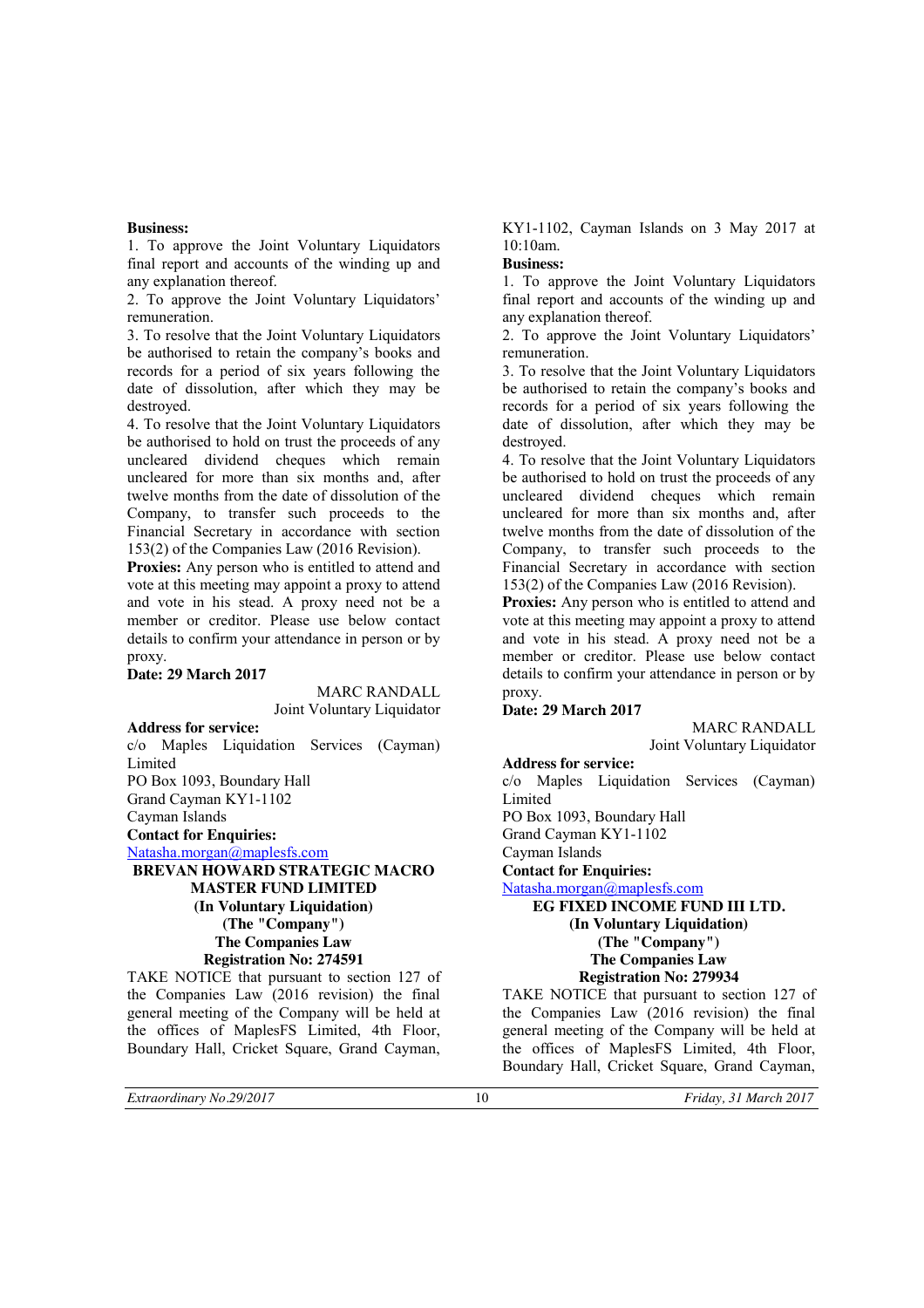KY1-1102, Cayman Islands on 2 May 2017 at 10.00 AM.

# **Business:**

1. To approve the Joint Voluntary Liquidators final report and accounts of the winding up and any explanation thereof.

2. To approve the Joint Voluntary Liquidators' remuneration.

3. To resolve that the Joint Voluntary Liquidators be authorised to retain the company's books and records for a period of six years following the date of dissolution, after which they may be destroyed.

4. To resolve that the Joint Voluntary Liquidators be authorised to hold on trust the proceeds of any uncleared dividend cheques which remain uncleared for more than six months and, after twelve months from the date of dissolution of the Company, to transfer such proceeds to the Financial Secretary in accordance with section 153(2) of the Companies Law (2016 Revision).

Proxies: Any person who is entitled to attend and vote at this meeting may appoint a proxy to attend and vote in his stead. A proxy need not be a member or creditor. Please use below contact details to confirm your attendance in person or by proxy.

#### **Date: 30 March 2017**

AISLING CLARKE Joint Voluntary Liquidator

#### **Address for service:**

c/o Maples Liquidation Services (Cayman) Limited PO Box 1093, Boundary Hall Grand Cayman KY1-1102 Cayman Islands

**Contact for Enquiries:**

Aisling.clarke@maplesfs.com

**FURORE LIMITED (In Voluntary Liquidation) (The "Company") The Companies Law Registration No: 113067**

TAKE NOTICE that pursuant to section 127 of the Companies Law (2016 revision) the final general meeting of the Company will be held at the offices of MaplesFS Limited, 4th Floor, Boundary Hall, Cricket Square, Grand Cayman

KY1-1102, Cayman Islands on 2 May 2017 at 9:00AM.

# **Business:**

1. To approve the Voluntary Liquidator's final report and account of the winding up and any explanation thereof.

2. To resolve that the Voluntary Liquidator be authorised to hold on trust the proceeds of any uncleared dividend cheques which remain uncleared for more than six months and, after twelve months from the date of dissolution of the Company, to transfer such proceeds to the Financial Secretary in accordance with section 153(2) of the Companies Law (2016 Revision).

Proxies: Any person who is entitled to attend and vote at this meeting may appoint a proxy to attend and vote in his stead. A proxy need not be a member or creditor. Please use below contact details to confirm your attendance in person or by proxy.

### **Date: 27 March 2017**

GEORGETTE DAMES RUTH SAUNDERS-ROLLE For and on behalf of Buchanan Limited Joint Voluntary Liquidators

**Address for service:**

c/o Maples Liquidation Services (Cayman) Limited

PO Box 1093, Boundary Hall

Grand Cayman KY1-1102

Cayman Islands

**Contact for Enquiries:**

Jane Caldwell jane.caldwell@maplesfs.com

**RHB FIDEUS ASIA AND EMERGING MARKETS VALUE FUND LTD. (In Voluntary Liquidation)**

**(The "Company") The Companies Law**

#### **Registration No: 264527**

TAKE NOTICE that pursuant to section 127 of the Companies Law (2016 revision) the final general meeting of the Company will be held at the offices of MaplesFS Limited, 4th Floor, Boundary Hall, Cricket Square, Grand Cayman KY1-1102, Cayman Islands on 1 May 2017 at 10:00am.

*Extraordinary No.29/2017* 11 *Friday, 31 March 2017*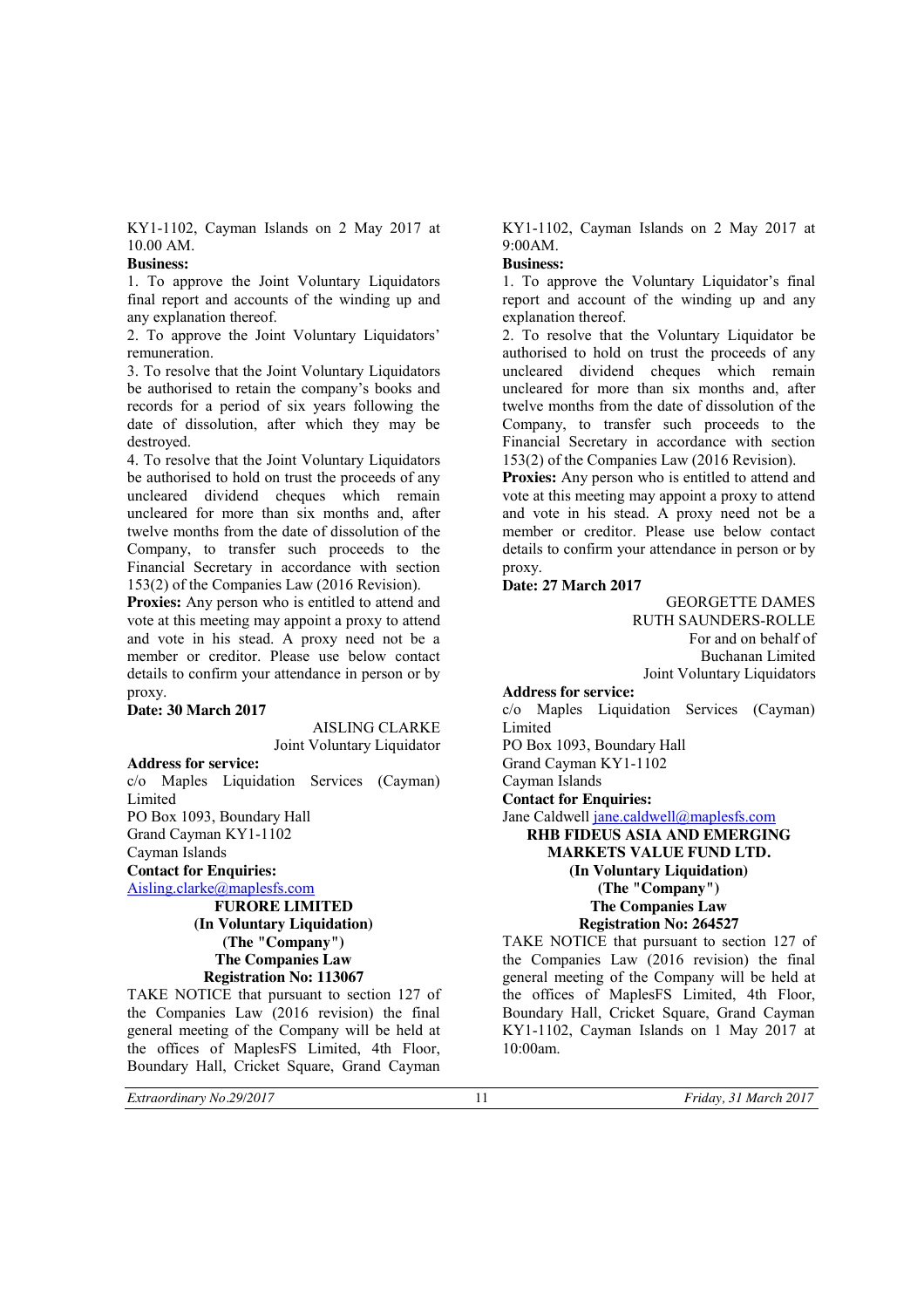# **Business:**

1. To approve the Joint Voluntary Liquidators final report and accounts of the winding up and any explanation thereof.

2. To approve the Joint Voluntary Liquidators' remuneration.

3. To resolve that the Joint Voluntary Liquidators be authorised to retain the company's books and records for a period of six years following the date of dissolution, after which they may be destroyed.

4. To resolve that the Joint Voluntary Liquidators be authorised to hold on trust the proceeds of any uncleared dividend cheques which remain uncleared for more than six months and, after twelve months from the date of dissolution of the Company, to transfer such proceeds to the Financial Secretary in accordance with section 153(2) of the Companies Law (2016 Revision).

**Proxies:** Any person who is entitled to attend and vote at this meeting may appoint a proxy to attend and vote in his stead. A proxy need not be a member or creditor. Please use below contact details to confirm your attendance in person or by proxy.

# **Date: 27 March 2017**

MARC RANDALL Joint Voluntary Liquidator

**Address for service:** c/o Maples Liquidation Services (Cayman) Limited PO Box 1093, Boundary Hall Grand Cayman KY1-1102 Cayman Islands **Contact for Enquiries:** Natasha.morgan@maplesfs.com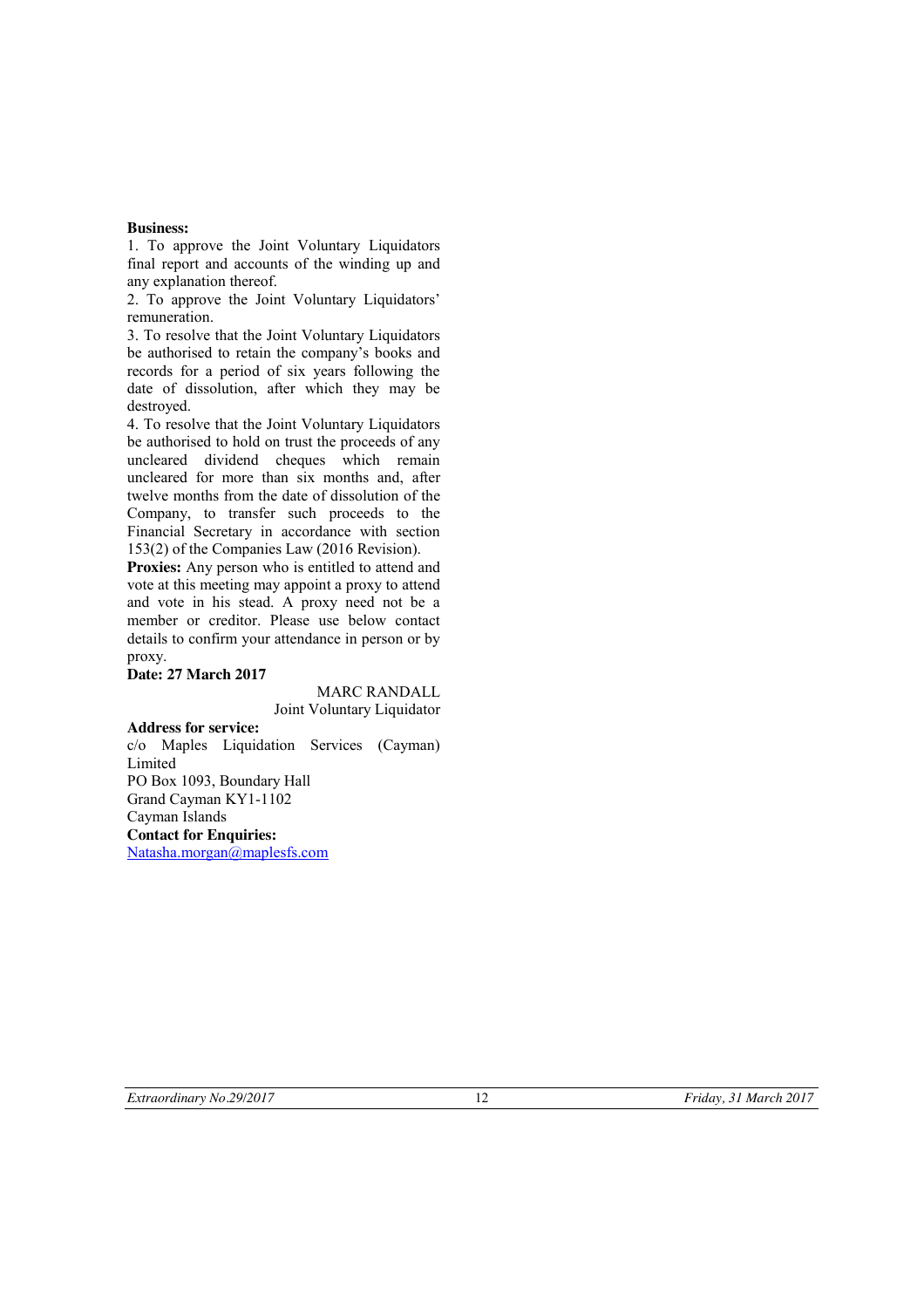# **Partnership Notice**

### **CLEARWATER CAPITAL PARTNERS INVESTMENTS II, L.P (In Voluntary Winding Up) (The "Exempted Limited Partnership") The Exempted Limited Partnership Law (As Amended)**

NOTICE IS HEREBY GIVEN pursuant to sections  $36(3)(d)$  and  $36(3)(e)$  of the Exempted Limited Partnership Law (as amended) that the winding up and dissolution of the Exempted Limited Partnership commenced on 29 March 2017 in accordance with the terms of its amended and restated partnership agreement.

CLEARWATER CAPITAL PARTNERS GP, LLC in its capacity as general partner shall wind up the Exempted Limited Partnership in accordance with the terms of the amended and restated partnership agreement.

Creditors of the Exempted Limited Partnership are required on or before 1 May 2017 to send in their names and addresses and the particulars of their debts or claims to the undersigned or in default thereof they will be excluded from the benefit of any distribution made before the debts are proved.

#### **Dated this 31 day of March 2017**

For and on behalf of CLEARWATER CAPITAL PARTNERS GP, LLC

**Address for service:** Clearwater Capital Partners GP, LLC 190 Elgin Avenue, George Town Grand Cayman KYI-9005 CAYMAN ISLANDS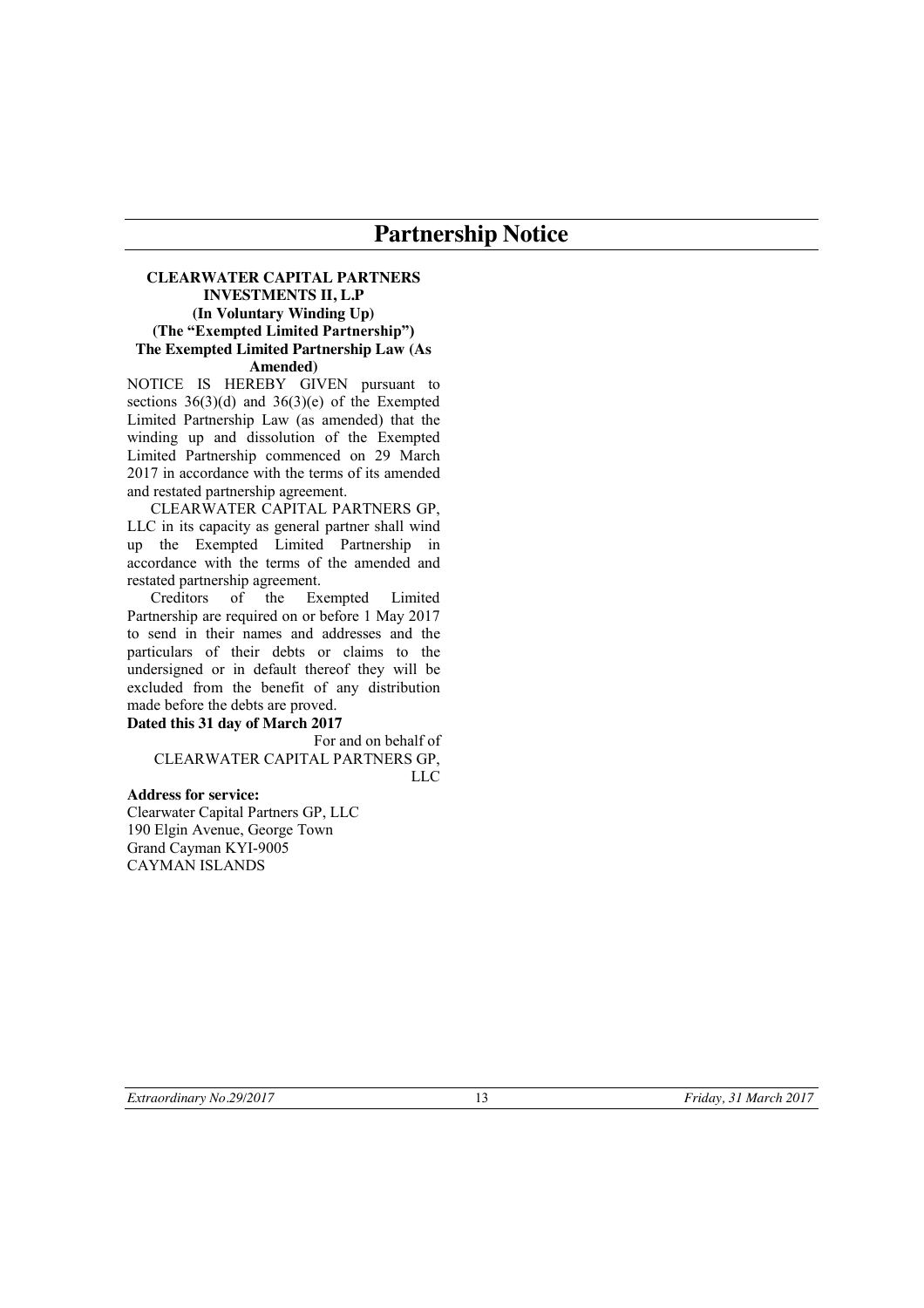# **Government**

# **Appointments**

#### **NOTICE 1977 AIR TRANSPORT (LICENSING OF AIR SERVICES) REGULATIONS**

Pursuant to the provisions of the 1977 Air Transport (Licensing of Air Services) Regulations, the following persons have been re-appointed to the membership of the Air Transport Licensing Authority to hold office for the period of one year with effect from Wednesday, 21 April 2017:-

Ms. Sheenah HISLOP – Chair Mr. Woodrow (Woody) FOSTER - Deputy Chair Mrs. Joannah SMALL – Member Mr. Morgan DACOSTA – Member Mr. Rollin JACKSON – Member Mr. Andre SCOTT – Member Deputy Director-General of Economic – Secretary [Ex-Officio] Regulation & Administration at the CAACI **Made in Cabinet this 28 day of March 2017.**

> KIM BULLINGS Clerk Of Cabinet

#### **NOTICE PRISONS INSPECTION BOARD**

The following person has been removed to the membership of the Prisons Inspection Board:- Mrs. Sara Barnett - Member NS

The following person has been appointed to the membership of the Prisons Inspection Board:- Ms. Audrey Whittaker - Member NS

**Made in Cabinet this 28 day of March 2017.**

KIM BULLINGS Clerk Of Cabinet

#### **NOTICE**

# **APPOINTMENT AND REAPPOINTMENTS TO THE MUSEUM BOARD OF CONTROL**

In accordance with the Museum Law (16 of 1979) (1999 Revision), the following persons have been approved by Cabinet to serve on the Museum Board of Control effective immediately until 31 December 2018:

Mr. Alfonso Wright, Chairman (reappointment) Mr. Omar McLean, Deputy Chairman (reappointment) Mrs. Sharon Lorna Ebanks, Secretary (reappointment) Mrs. Marsha Smith-Scarlett, Treasurer (reappointment) Ms. Anita Ebanks, Member (reappointment) Ms. Eziethamae Bodden, Member (reappointment) Mrs. Lois Kellyman, Member (new appointment) Ministry of Culture Representative – Chief Officer or Designate (reappointment)

*Extraordinary No.29/2017* 14 *Friday, 31 March 2017*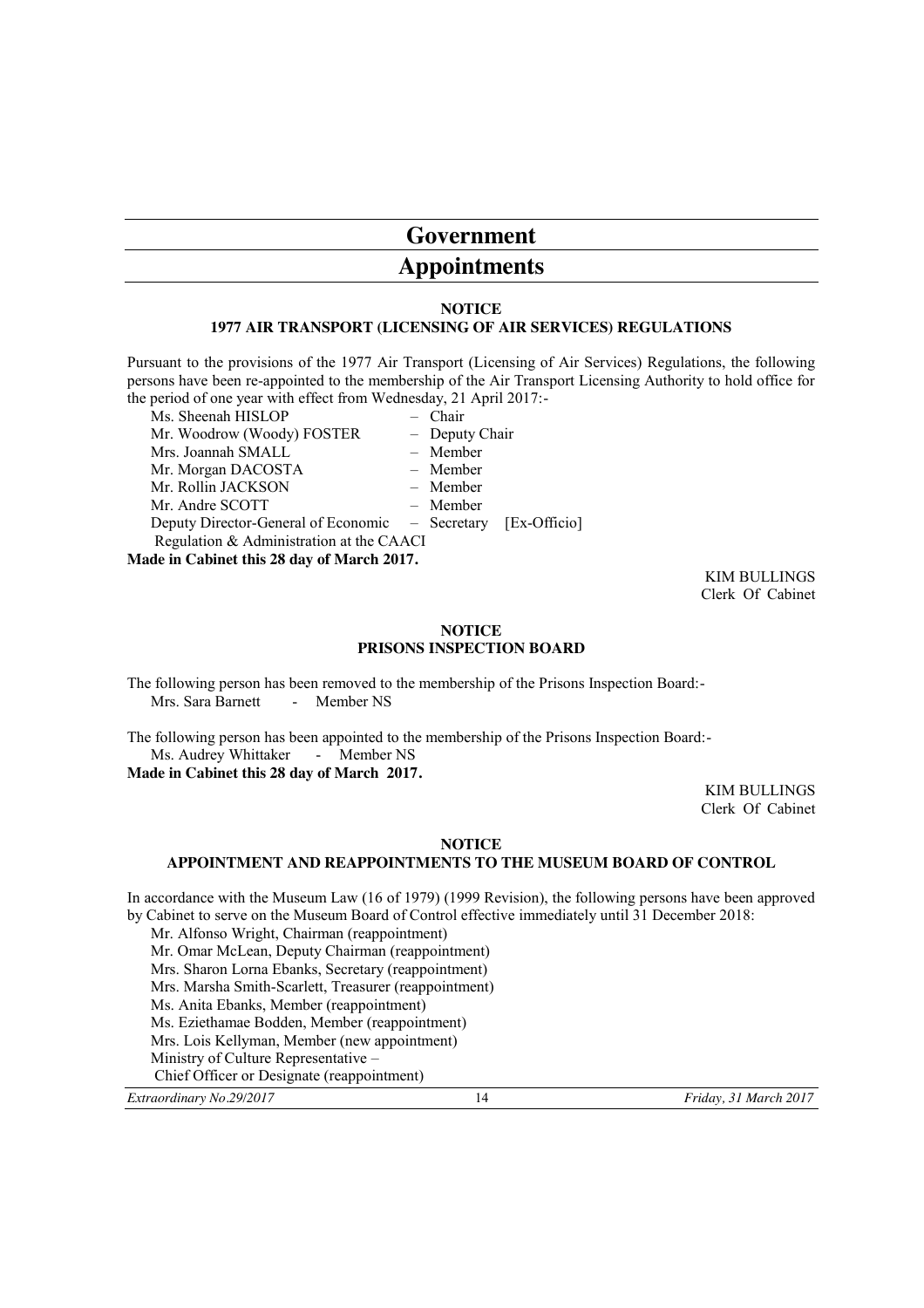**Dated this day 28 of March 2017.**

KIM BULLINGS Clerk of the Cabinet

# **Departmental Notices**

# **COMMON REPORTING STANDARD LIST OF REPORTABLE JURISDICTIONS (FOR REPORTS DUE IN 2017 ONWARDS)**

This notice is published by the Tax Information Authority for the purposes of the Tax Information Authority (International Tax Compliance) (Common Reporting Standard) Regulations. The following is the list of jurisdictions that are to be treated as Reportable Jurisdictions for the purposes of the Common Reporting Standard contained in Schedule 1 of those regulations.

| Argentina                                    | Italy           |
|----------------------------------------------|-----------------|
| <b>Barbados</b>                              | Korea           |
| Belgium                                      | Latvia          |
| Bulgaria                                     | Liechtenstein   |
| Colombia                                     | Lithuania       |
| Croatia                                      | Luxembourg      |
| Curaçao                                      | Malta           |
| Cyprus                                       | Mexico          |
| Czech Republic                               | Montserrat      |
| Denmark                                      | Netherlands     |
| Estonia                                      | Niue            |
| Faroe Islands                                | Norway          |
| Finland                                      | Poland          |
| France                                       | Portugal        |
| Germany                                      | Romania         |
| Gibraltar                                    | San Marino      |
| Greece                                       | Seychelles      |
| Greenland                                    | Slovak Republic |
| Guernsey                                     | Slovenia        |
| Hungary                                      | South Africa    |
| Iceland                                      | Spain           |
| India                                        | Sweden          |
| <b>Ireland</b>                               | United Kingdom  |
| Isle of Man                                  |                 |
| <b>31 March 2017</b>                         |                 |
| <b>Issued by:</b>                            |                 |
| Tax Information Authority                    |                 |
| Department for International Tax Cooperation |                 |
| Government Administration Building           |                 |
| <b>Box 135</b>                               |                 |
| 133 Elgin Avenue                             |                 |
| Grand Cayman KY1-9000                        |                 |

*Extraordinary No.29/2017* 15 *Friday, 31 March 2017*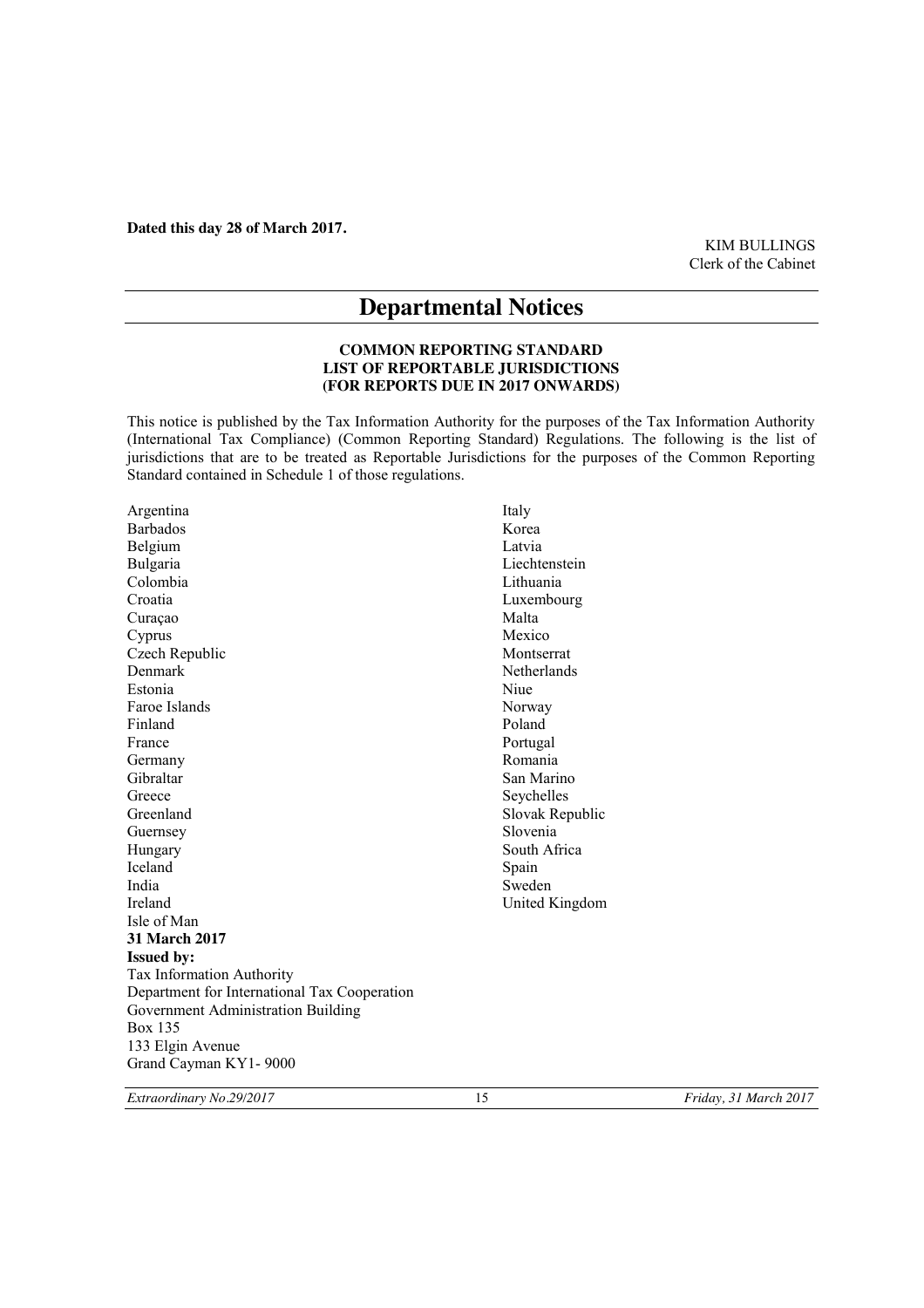Cayman Islands www.ditc.gov.ky

#### **COMMON REPORTING STANDARD LIST OF PARTICIPATING JURISDICTIONS**

This notice is published by the Tax Information Authority pursuant to regulation 5(3) of the Tax Information Authority (International Tax Compliance) (Common Reporting Standard) Regulations. The following is the list of jurisdictions that are to be treated as Participating Jurisdictions for the purposes of the Common Reporting Standard contained in Schedule 1 of those regulations.

This notice supersedes the notice published by Extraordinary Gazette No. 24/2016 dated Wednesday 6, April 2016. This means that Bahrain, Lebanon, Nauru, Panama and Vanuatu have been added as Participating Jurisdictions and Albania has been removed as a Participating Jurisdiction.

| Extraordinary No.29/2017      | 16                | Friday, 31 March 2017 |
|-------------------------------|-------------------|-----------------------|
| Finland                       | Monaco            |                       |
| Faroe Islands                 | Mexico            |                       |
| Estonia                       | Mauritius         |                       |
| Dominica                      | Marshall Islands  |                       |
| Denmark                       | Malta             |                       |
| Czech Republic                | Malaysia          |                       |
| Cyprus                        | Macau (China)     |                       |
| Curaçao                       | Luxembourg        |                       |
| Croatia                       | Lithuania         |                       |
| Costa Rica                    | Liechtenstein     |                       |
| Cook Islands                  | Lebanon           |                       |
| Colombia                      | Latvia            |                       |
| China                         | Kuwait            |                       |
| Chile                         | Korea             |                       |
| Cayman Islands                | Jersey            |                       |
| Canada                        | Japan             |                       |
| Bulgaria                      | Italy             |                       |
| Brunei Darussalam             | Israel            |                       |
| <b>British Virgin Islands</b> | Isle of Man       |                       |
| <b>Brazil</b>                 | Ireland           |                       |
| Bermuda                       | Indonesia         |                       |
| <b>Belize</b>                 | India             |                       |
| Belgium                       | Iceland           |                       |
| <b>Barbados</b>               | Hungary           |                       |
| Bahrain                       | Hong Kong (China) |                       |
| Bahamas, The                  | Guernsey          |                       |
| Austria                       | Grenada           |                       |
| Australia                     | Greenland         |                       |
| Aruba                         | Greece            |                       |
| Argentina                     | Gibraltar         |                       |
| Antigua and Barbuda           | Ghana             |                       |
| Anguilla                      | Germany           |                       |
| Andorra                       | France            |                       |
|                               |                   |                       |